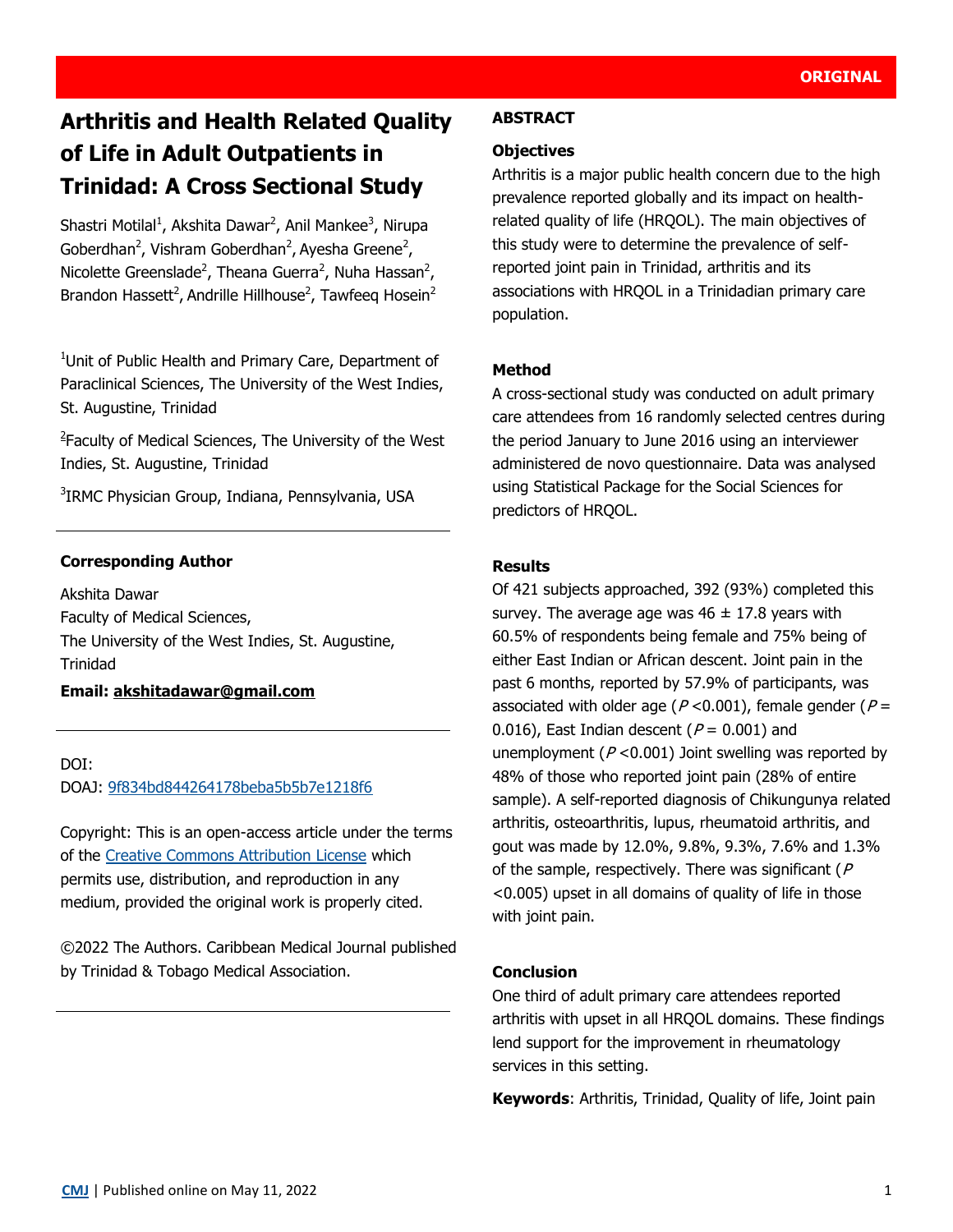## **INTRODUCTION**

Health related quality of life (HRQOL) refers to "individuals' perception of their position in life in the context of the culture and value systems in which they live and in relation to their goals, expectations, standards and concerns"<sup>1</sup>. Arthritis refers to a group of over 100 conditions where there is inflammation in a joint, characterized by pain and swelling. It is a common condition that can considerably affect patients' HRQOL and it appears to be increasing in prevalence. A 2018 United States study highlighted that the prevalence of arthritis may be higher than previous estimates, affecting as much as 36.8% of adults in 2015<sup>2</sup>. This study also estimated that in adults aged 18 to 64, nearly one in three (both sexes) have doctor-diagnosed arthritis and/or report joint symptoms and in adults older than 65 years, more than half of men, and more than two thirds of women may have arthritis<sup>2</sup>. Similarly, high prevalence and disease burdens have been documented in Africa, Europe and Asia<sup>3-5</sup>.

The global burden of disease highlighted musculoskeletal disorders were responsible for 150 million disability adjusted life years (DALYs) or 5.9% of total DALYs in 2019, 98.1% of which were years lost to disability $6$ . The existing burden on the health care system and economy owing to musculoskeletal disorders has been highlighted and the number of people affected by musculoskeletal diseases is projected to rise in the coming decades<sup>7,8</sup>. In 2013, total medical costs and earning losses due to arthritis were \$304 billion (about one percent of the U.S. gross domestic product for 2013) and total earning losses were higher than medical costs<sup>7</sup>. Using the National Health Interview Survey (NHIS) for 2013–2015, the estimated number of adults with doctor-diagnosed arthritis (DDA), on average, was 54.4 million, and is projected to reach 78.4 million, or 26% of the adult population, by 2040. The estimated number of adults, on average, with arthritis-attributable activity limitation (AAAL) was 23.7 million, projected to reach 34.6 million, or 11.4% of all adults, in 2040 $^8$ .

The most common forms of arthritis are osteoarthritis and the inflammatory arthritides<sup>9</sup>. The negative impact that various arthritides have on HRQOL has been well described for osteoarthritis (OA), rheumatoid arthritis (RA), gout, Chikungunya related arthritis and psoriatic arthritis $10^{-16}$ . Despite the documented international

prevalence of arthritis, in Trinidad and by extension the Caribbean region, there are no available reports on the epidemiology or impact of the condition. The region represents unique and ethnically diverse groups of small island nations. Published data on prevalence of arthritis in these populations are limited to studies external to the region in migrants $17-18$ . In the absence of local or regional data, the objectives of this study were 1) to establish the prevalence of arthritis, joint related symptoms and associated risk factors in Trinidad and 2) to compare HRQOL in adult outpatients in Trinidad who report joint pain with those who do not. Such knowledge gained would help document the burden of disease in the Caribbean context, which can serve as the basis for optimized management for both clinicians, and informed public health policy.

## **METHODS**

## **Design**

This cross-sectional study was performed in primary health care centres in the four major Regional Health Authorities (RHAs) throughout Trinidad. Ethical approval was obtained from all RHAs and from the Ethics Committee of the University of the West Indies. This study population was limited to adult outpatients who attended walk-in clinics at primary care centres in Trinidad during the period January to June 2016. A random sample of four health centres was selected from each RHA.

## **Participants**

Eligible participants from each health centre were selected while in the waiting area. The inclusion criteria were adults over 18 years of age who were resident in Trinidad for the past 10 years seeking ambulatory care at the general practice service at each health centre. Such patients who attend the walk-in service at each clinic do so without an appointment for acute or sub-acute nonemergent complaints. This group of primary care attendees excluded persons seeking care primarily for chronic disease, antenatal, child health and family planning services which are strictly by appointment. Additional exclusion criteria were non-nationals, those who were mentally incapacitated, hearing or visually impaired. A sample size of 383 was determined using an estimated arthritis prevalence of 50% with 95% confidence intervals and a 5% margin of  $error<sup>1</sup>$ . The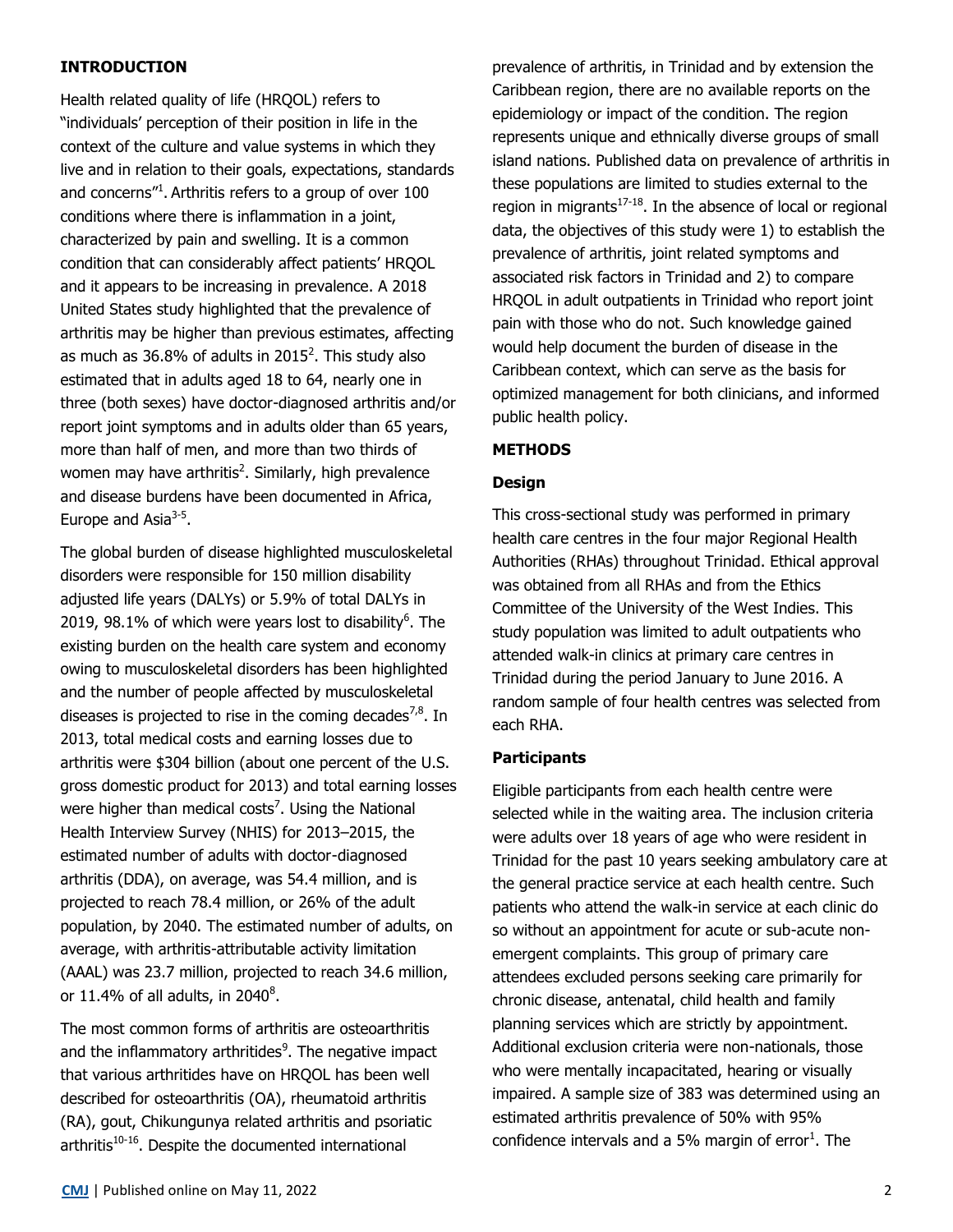study targeted 400 patients who were conveniently sampled while awaiting consultation with the physician or nurse in the waiting area.

## **Survey Instrument**

The questionnaire was designed to be generic as opposed to the disease-specific inventories which exist for certain arthritides. It was piloted with feedback from community dwelling adults, not used in the final sample, with amendments made to phrasing. The final survey instrument consisted of three sections: demographics, joint related symptoms and HRQOL which included six key domains. Joint related symptoms included selfreported diagnosis of physician diagnosed arthritis, joint pain and severity, joint swelling and location, duration of symptoms and medication use. The HRQOL domains and questions were adapted from an existing questionnaire which examined the domains of mobility, activities of daily life, leisure and social activities, general health perception, jobs around the house and mental function<sup>19</sup>. The survey was reviewed by the authors for face and content validity. The first draft of the instrument was pre-tested in 15 adults who were not part of the final study. Minor revisions were made to phrasing and wording of some items based on feedback received in the pre-test. A pilot test of the final instrument was also done. Reliability indices for each of the HRQOL domains were calculated to ensure consistency of items within each domain. A total of 32 HRQOL questions, each scored on a Likert scale, were used in the final instrument.

## **Data Collection**

The primary data was collected using a paper-based questionnaire which was interviewer administered face to face with participants. Although nursing and administration staff at each clinic directed the interviewer to the waiting area, only the researcher and participant were present for the duration of the interview. A brief guide was created for the interviewer to introduce themselves, state the purpose of the survey and clarify any queries raised by respondents. Paper based abstraction sheets were used to record all responses during the interviews which would later be coded. Interviews lasted, on average, 20 minutes and the next available consenting subject was interviewed whenever the researcher encountered a non-responder.

Categorical data were described as percentages. Continuous data were reported using means  $\pm$  standard deviation and medians with interquartile ranges, for normal and non-normally distributed data respectively. Associations for categorical variables were done using Fisher's exact and chi squared testing. T-tests were used for comparison of means and Pearson's correlation for relationship between continuous data. Linear regression analyses for joint pain in the past six months (independent variable) and its effect on quality-of-life domain scores (dependent variable) were done using general linear models with adjustment for socio demographic confounders. Except for the social and leisure activities QOL domain, a higher score on QOL domains meant greater upset in quality of life. Cronbach's alpha was used to determine internal consistency of questions within each domain. A P value <0.05 was deemed statistically significant and reported for all associations. We analysed the data using Statistical Package for the Social Sciences (SPSS, version 21).

## **Ethical Issues**

Participation in this study was voluntary and signed informed consent was obtained from all respondents. The methods for this study were approved by the Research Ethics Committee (CEC114/01/16) of the University of the West Indies, St. Augustine, Trinidad. All ethical standards were compliant with the 1964 Helsinki declaration and its later amendments. All respondents were encouraged to seek medical care at the clinic on the same or at a later date if they voiced any physical complaints or reported pain. Respondents were approached in the waiting areas so as to cause no disruptions to their consultations with the clinic personnel.

## **RESULTS**

Of the 421 candidates approached, 392 patients chose to participate in this study (response rate  $= 93\%$ ). The average age of the respondents was  $46 \pm 17.8$  years. Of the 392 respondents, 60.5% were female. The ethnic groups were Indo Trinidadian (38%) and Afro Trinidadian (36.7%) followed by 'Mixed' (23.2%). The majority of respondents were unemployed (52%). Primary, secondary and tertiary education was the highest level of education attained by 29.1%, 48.2% and 15.2% of the sample, respectively.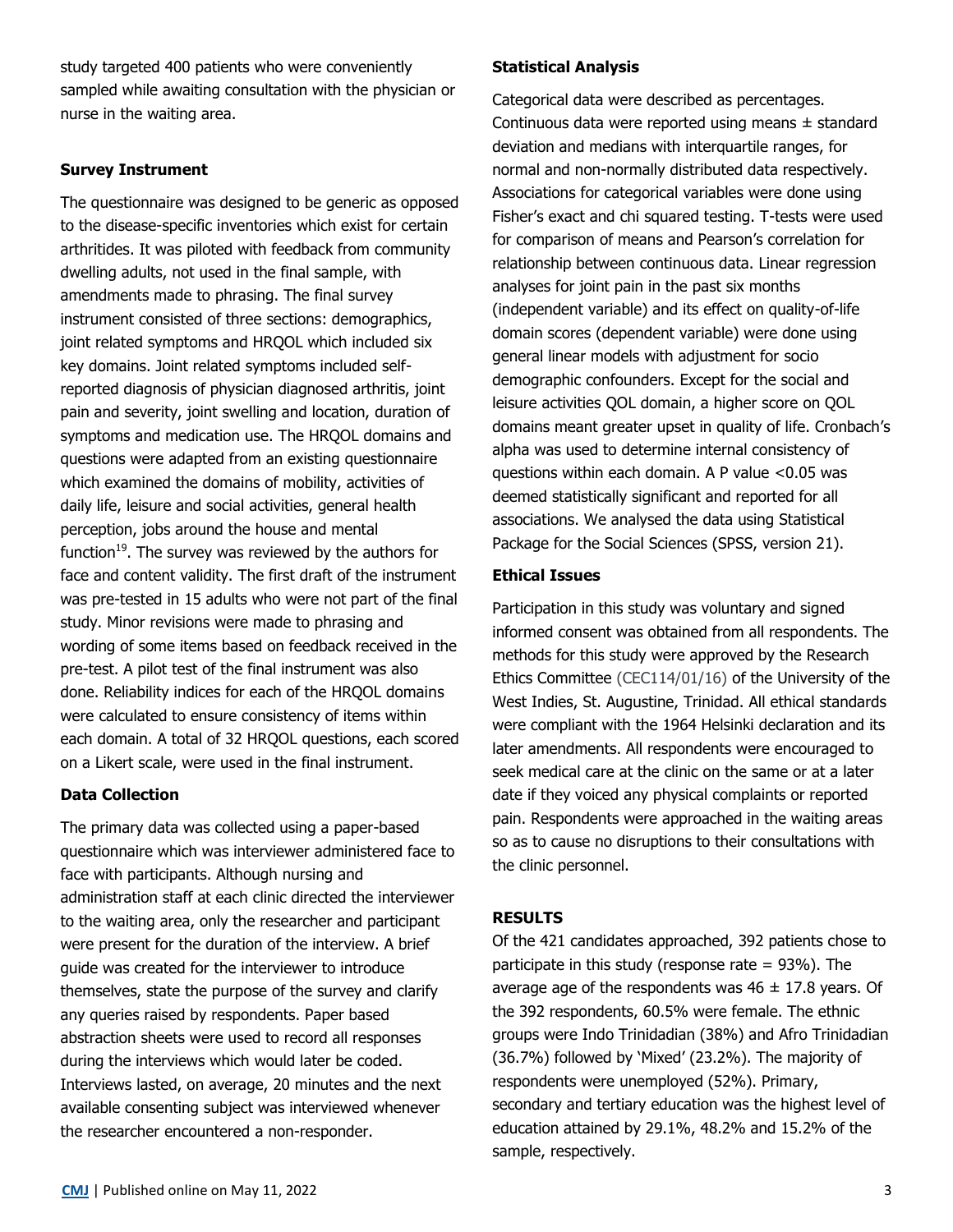Fifty eight percent of the respondents (225) reported experiencing joint pain within the last 6 months prior to their interview. Table 1 shows the associated features of this subset of participants. Of note, one third of subjects reported pain everyday with one fifth complaining of pain all day. The knees, shoulders and ankles were the three

most frequently affected joints. Almost half of these participants reported joint swelling and approximately one third reported that they had been diagnosed with arthritis. Chikungunya related arthritis, OA and lupus were the three most commonly reported diagnosed arthritides.

| Table 1: Frequency of joint related symptoms and self-reported arthritides in those who reported |  |
|--------------------------------------------------------------------------------------------------|--|
| joint pain in the past $\ddot{\text{o}}$ months (n=225).                                         |  |

| <b>Variable</b>                                   | <b>Value</b>    |
|---------------------------------------------------|-----------------|
| $(N = 225)$                                       |                 |
| *Duration of joint pain in months                 | 24.0 (6.0,72.0) |
| Days per week experiencing joint pain             |                 |
| 1 day or less per week                            | 17.0%           |
| 2-3 days per week                                 | 37.5%           |
| 4-6 days per week                                 | 12.1%           |
| Everyday                                          | 33.5%           |
| Time of day joint pain occurs                     |                 |
| Daytime                                           | 47.8%           |
| Nighttime                                         | 31.4%           |
| All day                                           | 20.8%           |
| *Severity of joint pains                          |                 |
| "on average"                                      | $5.09 \pm 2.32$ |
| "at its worst"                                    | $7.83 \pm 2.16$ |
| <b>Location of Joint Pain</b>                     |                 |
| Shoulder                                          | 37.4%           |
| Elbow                                             | 18.5%           |
| Wrists                                            | 22.9%           |
| <b>Knees</b>                                      | 63.4%           |
| Ankles                                            | 29.1%           |
| Fingers                                           | 22.9%           |
| Others                                            | 33.5%           |
| <b>Presence of Joint Pain in Immediate Family</b> |                 |
| Yes                                               | 58.1%           |
| No                                                | 30.0%           |
| Unsure                                            | 11.9%           |
| <b>Joint Swelling</b>                             |                 |
| Yes                                               | 48.2%           |
| No                                                | 51.8%           |
| <b>Joint Stiffness</b>                            |                 |
| Yes                                               | 70.8%           |
| No                                                | 29.2%           |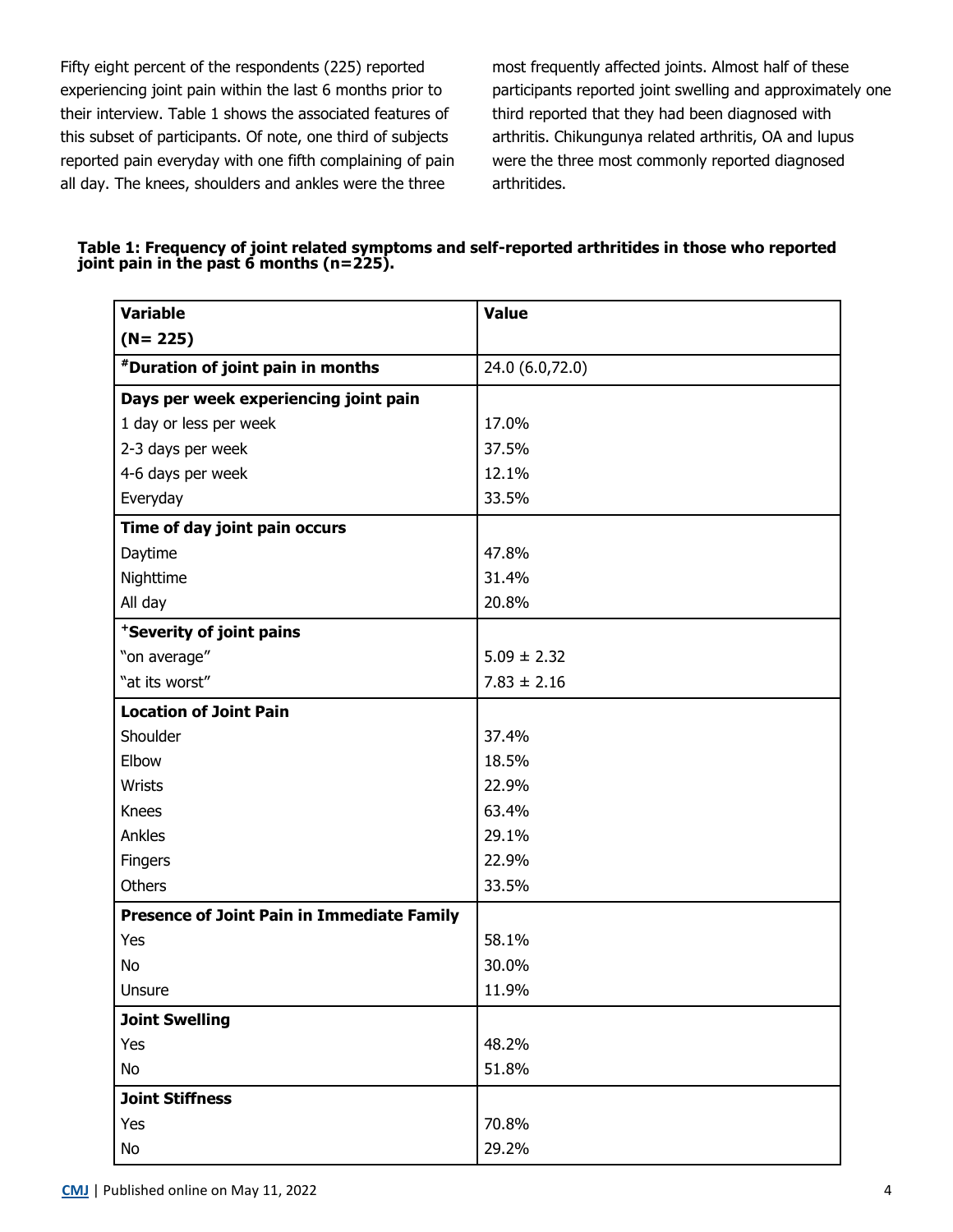| Joint affected by change in weather     |       |
|-----------------------------------------|-------|
| Yes                                     | 63.3% |
| No                                      | 31.0% |
| I don't know                            | 5.8%  |
| Received a prior diagnosis of arthritis |       |
| Yes                                     | 29.2% |
| No                                      | 68.6% |
| Self-reported diagnosis of:             |       |
| <b>Rheumatoid Arthritis</b>             | 7.6%  |
| Osteoarthritis                          | 9.8%  |
| Gout                                    | 1.3%  |
| Chikungunya                             | 12.0% |
| Lupus                                   | 9.3%  |

 $\frac{1}{4}$  median (interquartile ranges; Q1, Q3)<sup>+</sup> mean  $\pm$  standard deviation

Table 2 shows the associations between self-reported joint pains in the past 6 months and demographics. The average age in those reporting joints pain was significantly higher compared to those who did not (50.8 vs. 41.2 years,  $P < 0.001$ ). Seventy four percent of those older than 50 years of age reported joint pain compared

to 45% of those in the 18-50 age group ( $P < 0.001$ ). Of persons that reported pain, 65.5% were women compared to 34.5% of men ( $P = 0.016$ ). Other factors that were positively associated with joint pain were East Indian ethnicity, being unemployed and attaining only a primary school education.

| Table 2: Relationship between self-reported joint pain in the past six months and demographics. |  |  |  |  |
|-------------------------------------------------------------------------------------------------|--|--|--|--|
|-------------------------------------------------------------------------------------------------|--|--|--|--|

|                                                | Joint pain within the past 6 months |                 |           |
|------------------------------------------------|-------------------------------------|-----------------|-----------|
| Demographic                                    | <b>YES</b>                          | <b>NO</b>       | $P$ value |
| <b>*Age</b> (years, Mean±SD)                   | $50.8 \pm 17.2$                     | $41.2 \pm 17.2$ | < 0.001   |
| <i><b>*Gender</b></i>                          |                                     |                 |           |
| Male                                           | 78 (34.5%)                          | 78 (47%)        | 0.016     |
| Female                                         | 148 (65.5%)                         | 88 (53%)        |           |
| *Ethnicity                                     |                                     |                 |           |
| African                                        | 76 (33.6%)                          | 67 (40.4%)      | 0.200     |
| East Indian                                    | 102 (45.1%)                         | 47 (28.3%)      | 0.001     |
| Other                                          | 48 (21.2%)                          | 52 (31.3%)      | 0.026     |
| *Employment status                             |                                     |                 |           |
| Unemployed                                     | 135 (59.7%)                         | 68 (41%)        | < 0.001   |
| Employed (Public Sector)                       | 42 (18.6%)                          | 36 (21.7%)      | 0.446     |
| Employed (Private Sector)                      | 49 (21.7%)                          | 62 (37.3%)      | < 0.001   |
| *Education Level                               |                                     |                 |           |
| Primary                                        | 82 (36.3%)                          | 32 (19.3%)      | < 0.001   |
| Secondary                                      | 90 (39.8%)                          | 98 (59.0%)      | < 0.001   |
| Tertiary, advanced degree or professional cer- | 54 (23.9%)                          | 36 (21.7%)      | 0.629     |
|                                                |                                     |                 |           |

#Independent sample t test, \*Fisher's exact test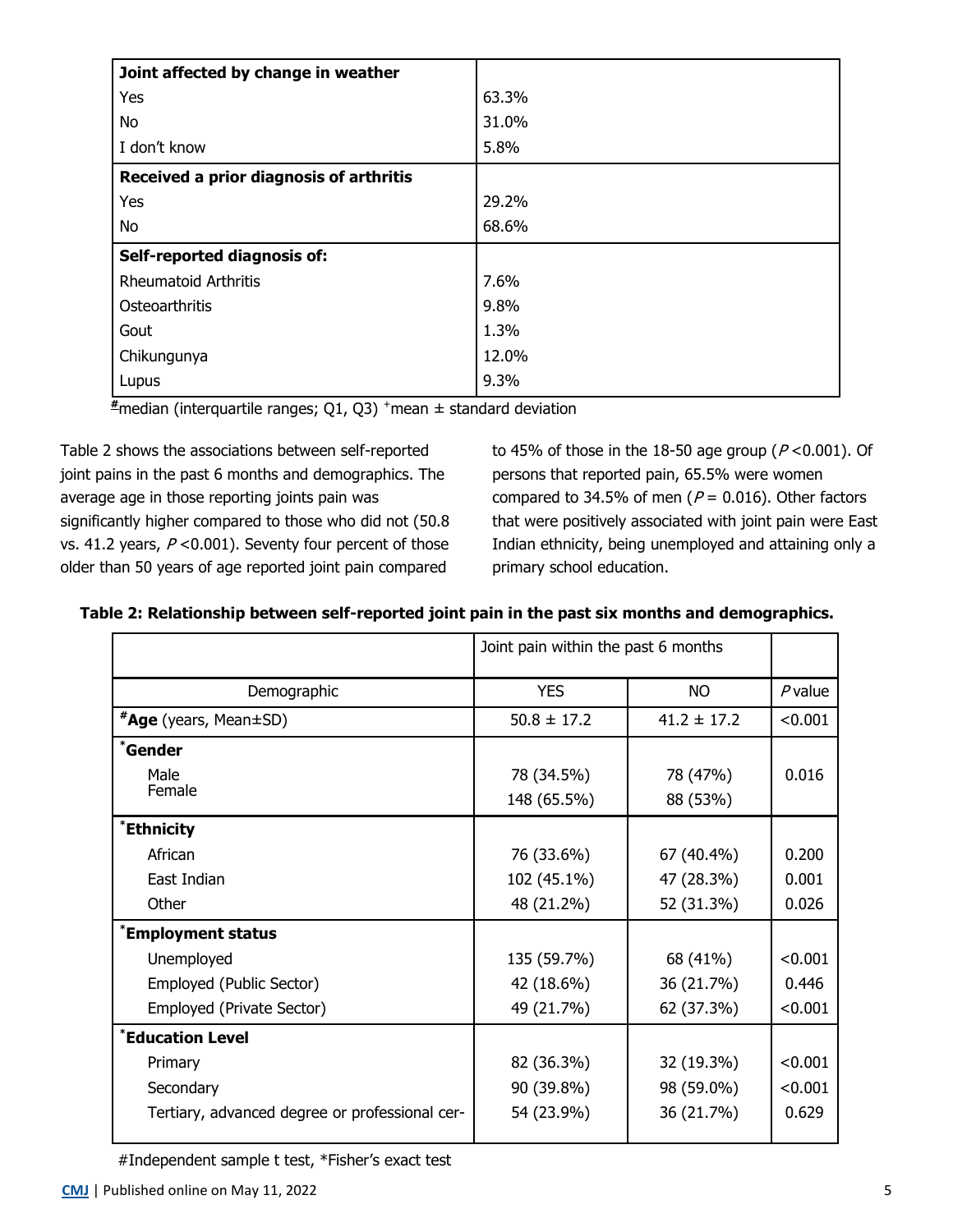Of the 226 patients reporting joint pain in the past 6 months the severity of joint pain "on average" and "at its worst" was gauged on a 1-10 scale with 1 being the least and 10 being the worst. For average pain, there were significant associations between ethnicity and RHA. In post hoc Bonferroni adjusted analyses, "average pain" scores were remarkably higher in East Indian vs. Other (P)  $= 0.09$ ) and African vs. Other ( $P = 0.037$ ) Similar analyses for "worst pain" revealed significantly higher scores in East Indians vs. Other ( $P = 0.001$ ) and primary education level vs. tertiary level ( $P = 0.004$ ).

## **Associations Between Self-Reported Joint Pain in Past 6 Months and Quality of Life Indicators**

Table 3 shows the regression analyses for joint pain in the past 6 months and its effect on quality-of-life domain scores. There was significantly greater upset in adjusted mean QOL scores in those who experienced joint pains compared to those who did not for all domains, even after adjustment for age, gender, ethnicity and education level. The Crohnbach's alpha coefficients for the mobility, activities of daily life, leisure and social activities, general health perception, jobs around the house and mental function domains were 0.819, 0.566, 0.321, 0.690, 0.798 and 0.610, respectively.

Additionally, several significant associations between selfreported diagnoses of various forms of arthritis were also found. OA sufferers experienced greater disruption in mobility compared to those who did not admit to being diagnosed with OA ( $P = 0.03$ ). Interference with mobility, jobs around the house and activities of daily living scores were also significantly higher for those participants who self-reported a diagnosis of RA compared to those who did not ( $P < 0.001$ ,  $P < 0.001$  and  $P = 0.014$  respectively). Systemic lupus erythematosus was associated with worse scores for jobs around the house ( $P = 0.006$ ) and interestingly higher scores for leisure and social activities ( $P = 0.004$ ), general health perception ( $P = 0.038$ ) and mental function ( $P < 0.001$ .) For participants who reported a past diagnosis of gout or chikungunya arthritis, there was no significant worsening of any quality -of-life domains, in comparison to those who did not.

# **Relationship Between Pain Severity, Duration And Quality-of-life Indicators**

Correlations between pain duration, severity and QOL domains were also done which are shown in Table 4. There were significant positive correlations between pain duration and severity, and interference with mobility, activities of daily life, general health perception and jobs around the house.

| Upset in Quality-of-Life Do-<br>main | Estimated Marginal Means# |               | $P$ value |
|--------------------------------------|---------------------------|---------------|-----------|
|                                      | Joint pain                | No joint pain |           |
| Mobility                             | 12.63                     | 9.78          | < 0.001   |
| Activities of daily life             | 6.25                      | 5.41          | 0.001     |
| Leisure and social activities        | 4.13                      | 4.96          | 0.015     |
| General health perception            | 7.99                      | 6.64          | < 0.001   |
| Jobs around the house                | 8.65                      | 6.99          | < 0.001   |
| Mental function                      | 18.87                     | 17.38         | 0.027     |

## **Table 3: Regression analysis for joint pain in the past six months and its effects on adjusted quality-of -life mean domain scores.**

#Adjusted for age, gender, ethnicity and employment.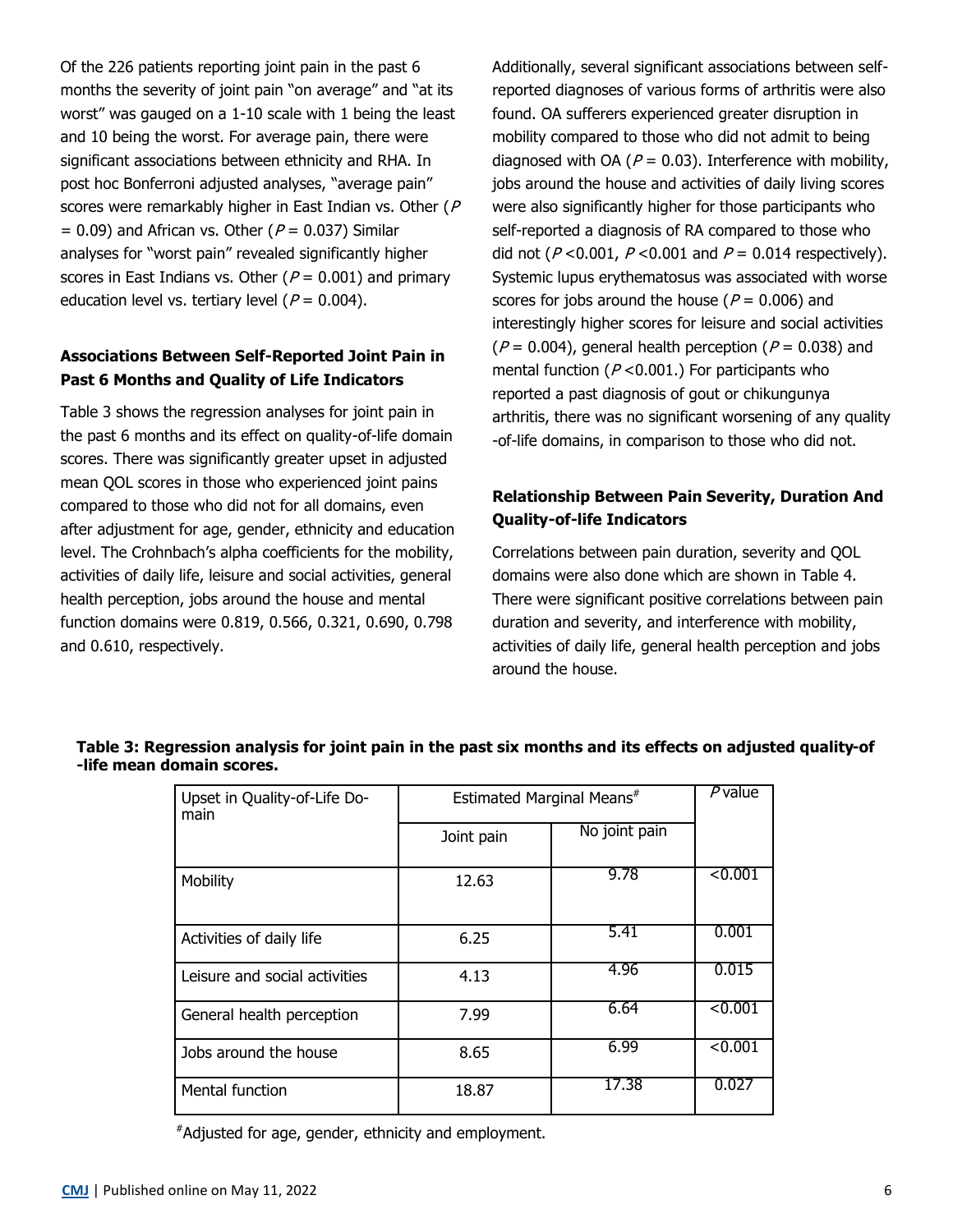## **Table 4: Correlations between pain severity, duration and quality of life indicators.**

| Quality of Life Domain<br>(Range of scores) | Duration of joint pain in<br>months | Severity of pain at its<br>worst | Severity of pain on<br>average |
|---------------------------------------------|-------------------------------------|----------------------------------|--------------------------------|
|                                             | $r^*$ ( <i>P</i> value)             | $r^*$ ( <i>P</i> value)          | $r^*$ ( <i>P</i> value)        |
| Mobility                                    | $0.25$ (<0.001)                     | $0.34$ (<0.001)                  | $0.31$ (<0.001)                |
| Activities of daily life                    | 0.19(0.004)                         | $0.27$ (<0.001)                  | 0.22(0.001)                    |
| Leisure and social activ-                   | $-0.13(0.055)$                      | $-0.10(0.133)$                   | $-0.05(0.450)$                 |
| General health percep-                      | 0.14(0.032)                         | 0.21(0.002)                      | 0.14(0.037)                    |
| Jobs around the house                       | 0.19(0.004)                         | $0.26$ (<0.001)                  | $0.23$ (< $0.001$ )            |
| Mental function                             | 0.11(0.103)                         | 0.07(0.297)                      | 0.09(0.164)                    |

\*Pearson's Correlation

### **Self-reported Arthritides and Correlates**

There were no significant associations between a selfreported diagnosis of lupus, gout, OA, Chkungunya or RA and gender. With regards to age, however, patients selfreporting OA were significantly older 65 years vs. 45 years in those who did not report OA,  $P < 0.001$ . Similarly, those who reported RA (62 years) were significantly older than those without this condition (50 years), P0.03. Interruptions in function were noted in the following domains: Mobility for OA ( $P = 0.033$ ) and RA ( $P = 0.033$ ) <0.001), Activities of daily living for RA ( $P$  <0.001) and Jobs around the house for OA ( $P = 0.039$ ) RA ( $P < 0.001$ ) and lupus ( $P = 0.006$ ). There were no significant associations when the mean "pain on average" was compared between those with or without the various selfreported arthritides. There was, however, a significant association when the average "pain at its worst'' was examined in those who self-reported RA (8.9) vs. those who did not  $(7.8)$ ,  $P = 0.005$ .

### **DISCUSSION**

This study aimed to establish the prevalence of arthritis in Trinidad as well as to compare the Health-Related Quality of Life in patients with and without joint pain. The prevalence of self-reported joint pain was found to be almost two-thirds, with half reporting joint swelling (arthritis). Joint pain was more common in older, unemployed, East Indian women. The three most common self-reported arthritides were Chikungunya related arthritis, OA and lupus. Our research revealed

**[CMJ](http://www.caribbeanmedicaljournal.org)** | Published online on May 11, 2022 **7 7** 

upsets in all quality-of-life domains especially in mobility, jobs around the house and general health perception.

The high prevalence of joint pain as reported in this study was in keeping with that in South American and other Caribbean countries<sup>20</sup>. In previous research, the prevalence of self-reported joint pain was noted to be higher in females than males and the average age of those reporting joint pain was significantly higher compared to those who did not<sup>20,21</sup>. Our data revealed the prevalence of self-reported joint pain being more in Trinidadian women as opposed to men which can be due to reduced physical activity or muscle weakness. The knee joint was most commonly affected (63.4%) and this can be explained by the age-associated increase in the incidence of knee OA as highlighted in The Framingham Osteoarthritis study<sup>22</sup>. OA was the second most common self-reported arthritis in our study group.

Low education level and unemployment were associated with joint pain in this survey. This seems to mirror the findings of other studies that show an inverse relationship between osteoarthritis and rheumatoid arthritis and socioeconomic status<sup>23,24</sup>. The level of education attained may also be related to unemployment<sup>25</sup>. Joint pain may have been a contributing factor to the inability to work as highlighted by Mayo Clinic researchers<sup>26</sup>. The majority of persons suffering from joint pain were unemployed, however, this category also includes persons who were retired. As it has already been established that the prevalence of joint pain increases with age, this, too, may have been a confounding factor that could explain the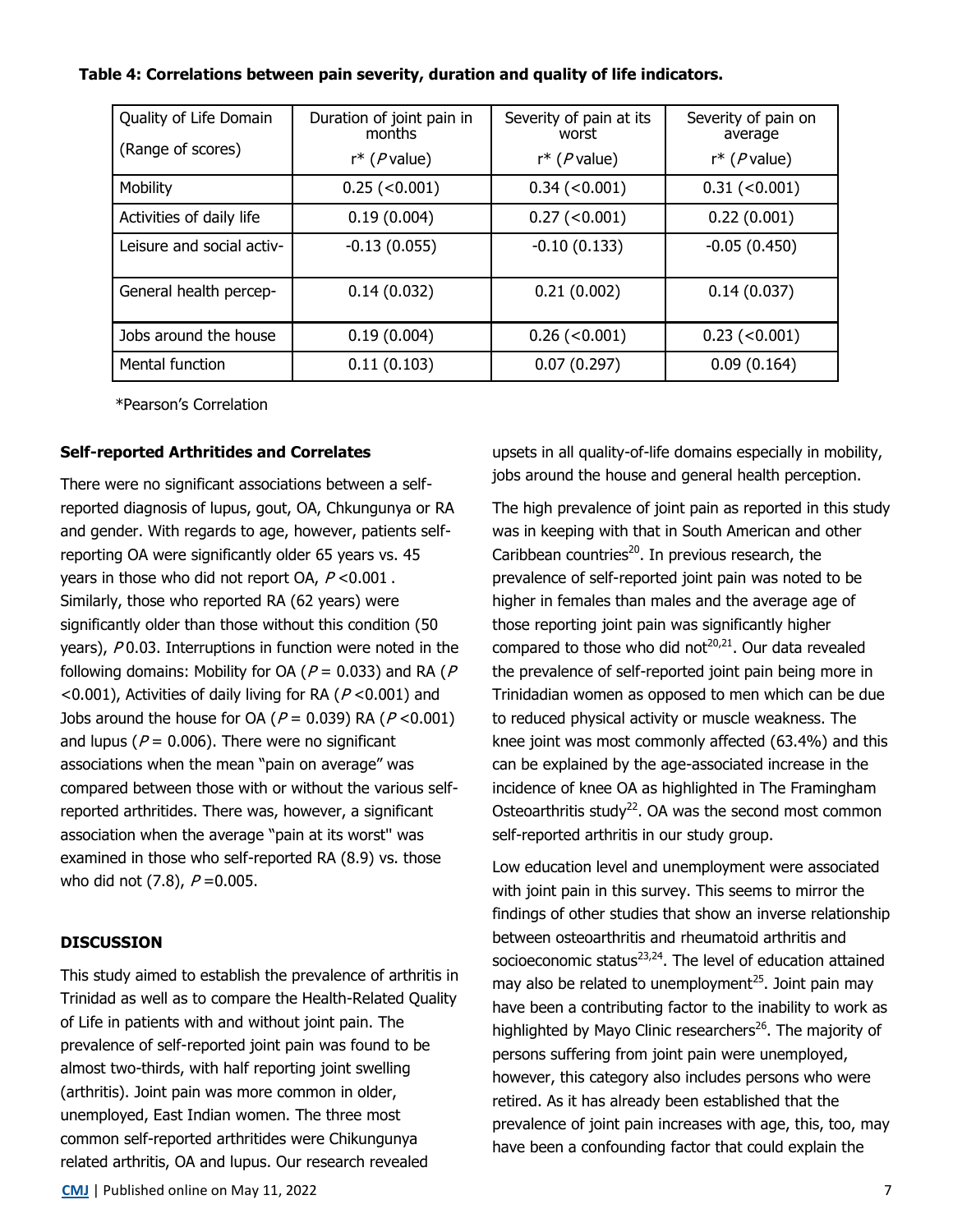## aforementioned associations<sup>27</sup>.

Persons of East Indian descent reported experiencing more severe joint pains both "on average" and when the joint pain was "at its worst" as compared to persons of the ethnic group "Other" which included multiracial, Caucasian, Chinese and other respondents. In a crosssectional study conducted in Malaysia, it was found that knee pain was more prevalent in Indians than compared to Malays and Chinese<sup>27</sup>. In our study, persons of African descent reported less severe joint pain in both domains. In a 2010 study conducted by Bolen et al in the United States, it was found that Blacks and Hispanics were  $1.8 -$ 1.9 times as likely to have severe joint pain as Whites, and MRO (Multi-Racial and Other) were 1.9 times as likely<sup>28</sup>. Some reasons given for the disparities between severities of joint pain in ethnic groups were: access to healthcare and use of healthcare services as well as "cultural differences in understanding of survey questions", willingness to report pain, "variations in patterns of medication use and self-management approaches to manage pain"<sup>28</sup>. In addition to such factors, genetics and cultural factors unique to the Trinidadian setting may explain the ethnic predispositions seen and warrant further exploration.

A previous Trinidadian survey sought to investigate inequalities in health using the EQ-5D instrument. Pain and discomfort were found to be the dimension with the highest prevalence of reported problems with one fifth of the adult population surveyed reporting pain at any level $^{29}$ . In this study, older age, female gender and lower educational level were also significant predictors of pain or discomfort<sup>29</sup>. This may be explained by the higher burden of arthritis in older women as seen in this study. Persons who self-reported joint pain experienced significantly greater difficulty with mobility, activities of daily life, social activities, general health perception, jobs around the house and mental function as compared to those who did not. Similarly, patients who were diagnosed with some form of arthritis suffered more in mobility, activities of daily life, jobs around the house and mental function. These findings are similar to those of other studies in which patients diagnosed with various forms of arthritis experienced an overall reduced quality of life compared to those who were not $^{30,31}$ .

In this study, Chikungunya related arthritis attained the highest percentage (12%) of self-reported cases. In December 2013, confirmation of the first cases of transmission of Chikungunya in the Caribbean was documented<sup>32</sup>. The chronicity of Chikungunya related arthritis has been well explored $33$ . This systematic review also highlighted that quality of life was reduced in many for months to years and it was worse in females of an older age. This may explain why it was the most common self-reported form of arthritis as well as the associations between age and gender seen in this study.

## **Strengths and Limitations**

Strengths of this study included that it was the first national survey of its kind to measure joint pain, arthritis and related symptoms. It was based on self-reported data which, according to the Centres for Disease Control, recommends using self-reported, doctor-diagnosed arthritis as the case definition for estimating the prevalence of arthritis<sup>34</sup>. This study also adds to the OOL research done in the Trinidadian setting. A large representative sample from 16 based primary care institutions was used spanning all geographic areas of the island. Additionally, the instrument demonstrated good reliability among the domains tested.

There were, however, some limitations of this work. The self-reported arthritides were not verified with physician diagnosis from patient records. This may have resulted in misdiagnosis of forms of all arthritides and overdiagnosis of Chikungunya related arthritis given the recent Caribbean epidemics. The cross-sectional design of this survey provided no causal evidence of a relationship between risk factors, joint symptoms and quality of life. Data collection did not include other possible confounding factors such as body mass index, history of physical trauma, comorbidities and other lifestyle factors which may impact HRQOL outcomes.

## **Recommendations**

Continuing education for clinicians on the latest and best practices for the diagnosis and screening of arthritis may help in earlier diagnosis and result in better health related quality of life. Physician education has been linked to improved management of arthritis<sup>35</sup>. At the time of this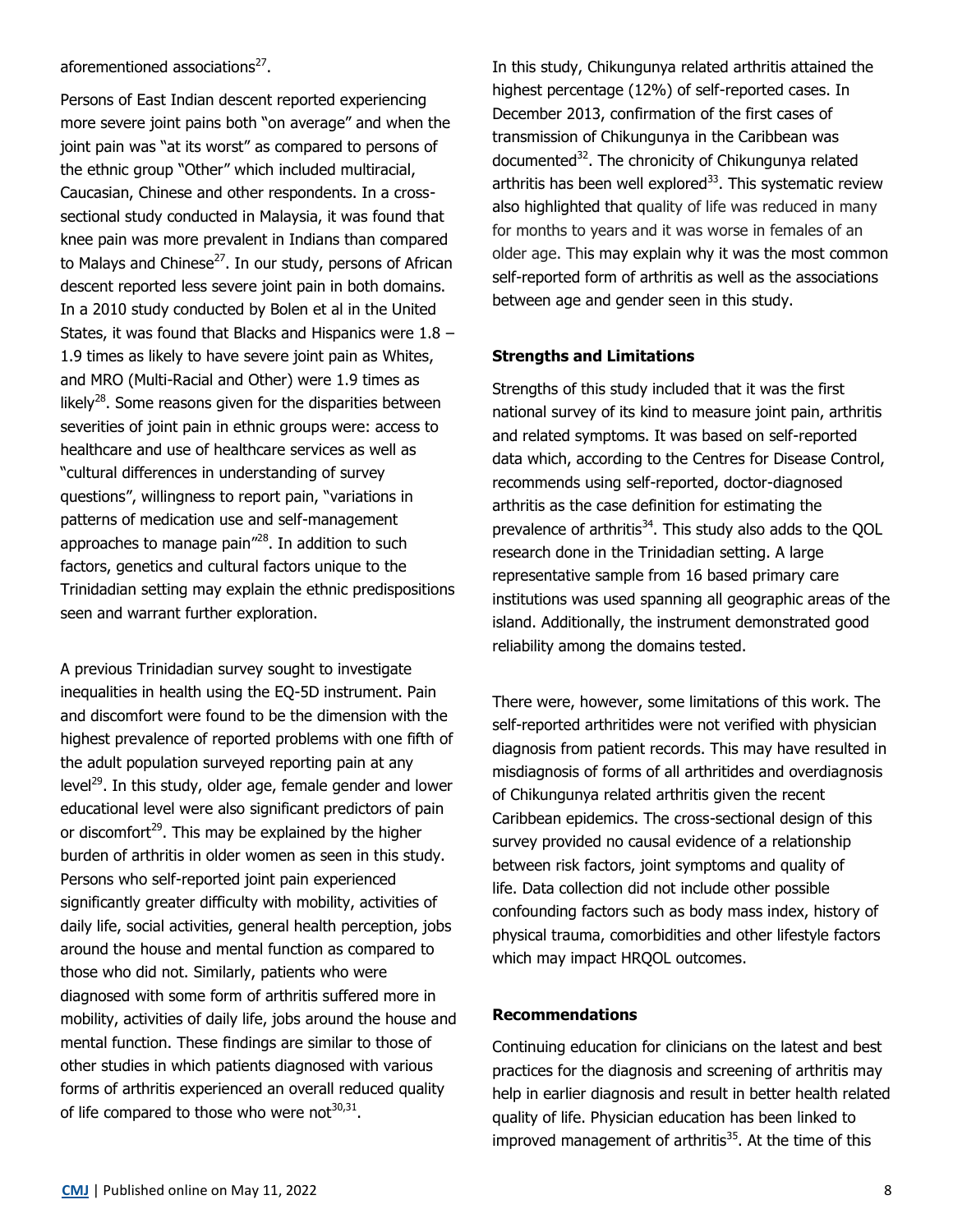study, there were three practicing rheumatologists for a population of 1.3 million. A systematic review of the literature on workforce planning for rheumatologists suggested a conservative estimate of 0.7 per 100,000 or nine (9) rheumatologists for our population<sup>36</sup>. There is clearly a need for training, hiring and retention of rheumatologists in the local setting.

Primary care physicians (PCPs), being on the front line, need also to be aware of most recent guidelines. A toolkit specifically designed to update PCPs on latest rheumatology guidelines has been shown to be effective in improving PCP competence in diagnosis and management of common rheumatic conditions<sup>37</sup>. Patients should be educated about the modifiable risk factors of arthritis including smoking cessation, weight loss, dietary modification and infection prevention to decrease morbidity and mortality. Education of the public about the treatment services available for arthritis, such as rheumatology clinics, would enable them to have a better standard of care. This can be done through media and social media. Structured patient education programs have been shown to be effective for rheumatic diseases<sup>38</sup>.

The treatment services for arthritis should be increased to accommodate the national prevalence rate. Rheumatology clinics as well as other treatment services for arthritis and its comorbidities should be available in each Regional Health Authority in Trinidad and quality standards for these outpatient clinics need to be adopted<sup>39</sup>. Ancillary services such as physiotherapy and rehabilitation services should also be strengthened as there is strong evidence supporting their role in managing arthritis<sup>40</sup>. Provision of essential medications including steroid sparing drugs and biologic agents is also recommended. Testing for Chikungunya related arthritis is also warranted due the high self-reported prevalence of this tropical infection and the recent 2014 Caribbean epidemic. Provided these measures are instituted, screening at risk groups, such as the older women as identified in this study, for joint pain and reduced quality of life is justified.

#### **CONCLUSION**

In conclusion, this study was the first to highlight that almost two thirds of adult outpatients attending walk-in clinics in Trinidad complained of recent joint pain of moderate severity which was associated with significant disruption in all quality-of-life domains. While this study was based on self-reported symptoms and diagnosis, it served as a representation of an outpatient walk-in primary care population in Trinidad and its findings lend support for the need to improve rheumatologic services in Trinidad. Training and retention of rheumatologists, primary care physician education, increased ancillary services, patient education and screening are proposed in this regard, to improve quality of life in this setting.

**Ethical Approval statement:** The methods for this study were approved by the Research Ethics Committee (CEC114/01/16) of the University of the West Indies, St. Augustine, Trinidad. All ethical standards are comparable with the 1964 Helsinki declaration and its later amendments.

### **Conflict of interest statement:** None declared

**Informed Consent statement:** Participation in this study was voluntary and signed consent was obtained from all those providing feedback.

## **Funding statement:** None

**Authors Contribution:** All authors contributed toward data analysis, drafting and revising the paper and agree to be accountable for all aspects of the work.

**Acknowledgements:** We would like to acknowledge and thank all the patients and RHAs who have participated in this study.

#### **REFERENCES**

- 1. WHO | WHOQOL: Measuring Quality of Life [Internet]. WHO. World Health Organization; [cited 2020 May 17]. Available from: [https://www.who.int/](https://www.who.int/healthinfo/survey/whoqol-qualityoflife/en/) [healthinfo/survey/whoqol](https://www.who.int/healthinfo/survey/whoqol-qualityoflife/en/)-qualityoflife/en/
- 2. Jafarzadeh SR, Felson DT. Updated estimates suggest a much higher prevalence of arthritis in US adults than previous ones. Arthritis Rheumatol Hoboken NJ. 2018 Feb;70(2):185–92.
- 3. Usenbo A, Kramer V, Young T, Musekiwa A. Prevalence of Arthritis in Africa: A Systematic Review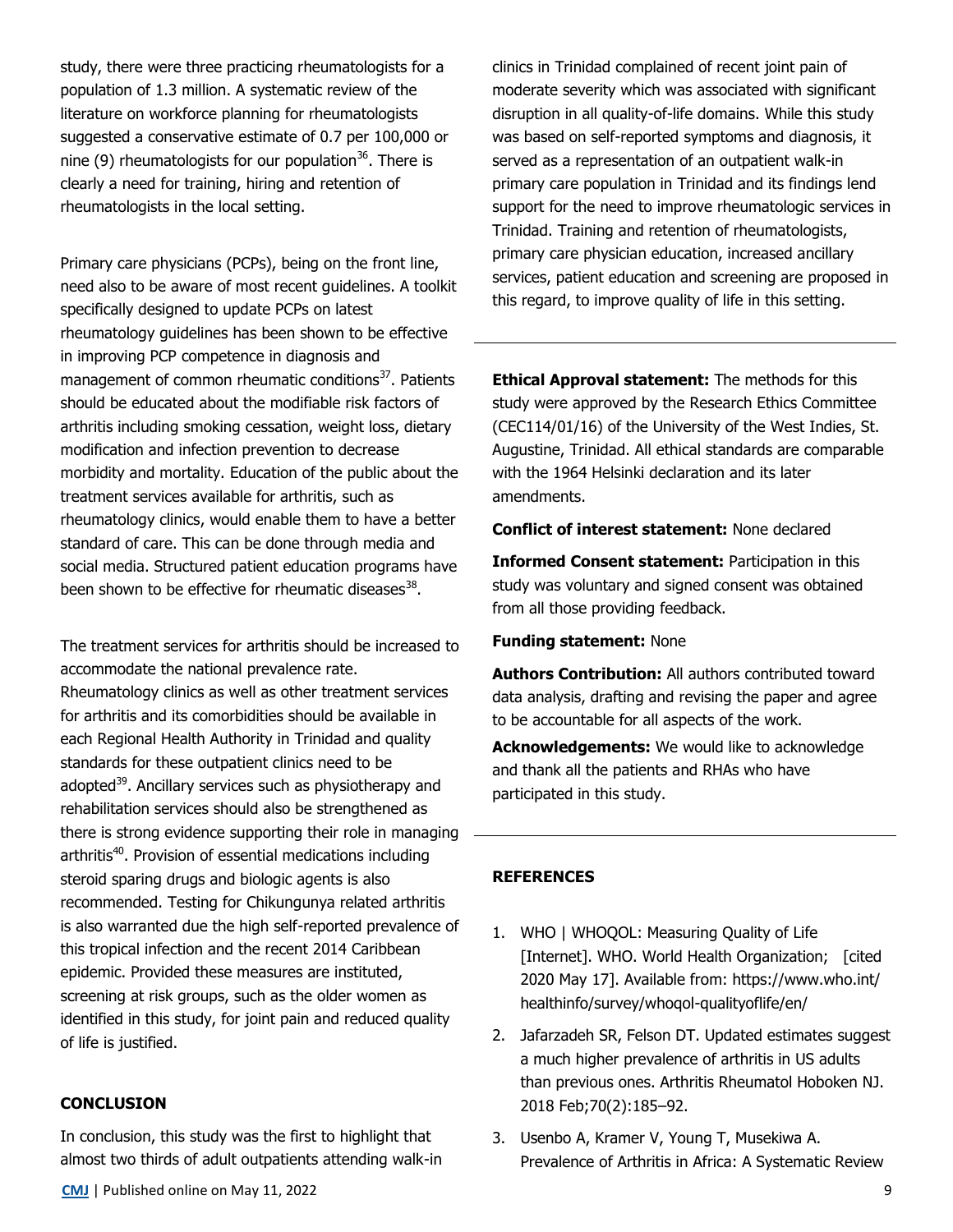and Meta-Analysis. PloS One. 2015;10(8):e0133858.

- 4. Kingsbury SR, Gross HJ, Isherwood G, Conaghan PG. Osteoarthritis in Europe: impact on health status, work productivity and use of pharmacotherapies in five European countries. Rheumatology. 2014 May 1;53(5):937–47.
- 5. Zamri NAA, Harith S, Yusoff NAM, Hassan NM, Ong YQ. Prevalence, Risk Factors and Primary Prevention of Osteoarthritis in Asia: A Scoping Review. Elder Health J [Internet]. 2019 Jul 2 [cited 2021 Jan 23]; Available from: https://publish.kne-publishing.com/ index.php/EHJ/article/view/1196
- 6. Global Burden of Disease: GBD cause and risk summaries [Internet]. [cited 2021 Jan 23]. Available from:<https://www.thelancet.com/gbd/summaries>
- 7. Murphy LB, Cisternas MG, Pasta DJ, Helmick CG, Yelin EH. Medical Expenditures and Earnings Losses Among US Adults With Arthritis in 2013. Arthritis Care Res. 2018 Jun;70(6):869–76.
- 8. Arthritis [Internet]. BMUS: The Burden of Musculoskeletal Diseases in the United States. [cited 2021 Jan 24]. Available from: https:// www.boneandjointburden.org/fourth-edition/iii0/ arthritis
- 9. Senthelal S, Li J, Goyal A, Bansal P, Thomas MA. Arthritis. In: StatPearls [Internet]. Treasure Island (FL): StatPearls Publishing; 2020 [cited 2021 Jan 23]. Available from: http://www.ncbi.nlm.nih.gov/books/ NBK518992/
- 10. Törmälehto S, Mononen ME, Aarnio E, Arokoski JPA, Korhonen RK, Martikainen J. Health-related quality of life in relation to symptomatic and radiographic definitions of knee osteoarthritis: data from Osteoarthritis Initiative (OAI) 4-year follow-up study. Health Qual Life Outcomes. 2018 Jul 31;16(1):154.
- 11. Chandratre P, Mallen C, Richardson J, Muller S, Hider S, Rome K, et al. Health-related quality of life in gout in primary care: Baseline findings from a cohort study. Semin Arthritis Rheum. 2018;48(1):61–9.
- 12. Matcham F, Scott IC, Rayner L, Hotopf M, Kingsley GH, Norton S, et al. The impact of rheumatoid arthritis on quality-of-life assessed using the SF-36: a systematic review and meta-analysis. Semin Arthritis Rheum. 2014 Oct;44(2):123–30.
- 13. Bindawas SM, Snih SA, Grady JJ, Protas EJ, Graham JE, Markides KS, et al. Evidence of reduced healthrelated quality of life in older Mexican Americans with arthritis. Ethn Dis. 2011;21(2):230–6.
- 14. Marimoutou C, Ferraro J, Javelle E, Deparis X, Simon F. Chikungunya infection: self-reported rheumatic morbidity and impaired quality of life persist 6 years later. Clin Microbiol Infect Off Publ Eur Soc Clin Microbiol Infect Dis. 2015 Jul;21(7):688–93.
- 15. Jakobsson U, Hallberg IR. Pain and quality of life among older people with rheumatoid arthritis and/or osteoarthritis: a literature review. J Clin Nurs. 2002 Jul;11(4):430–43.
- 16. Mease PJ. Assessing the impact of psoriatic arthritis on patient function and quality of life: lessons learned from other rheumatologic conditions. Semin Arthritis Rheum. 2009 Feb;38(4):320–35.
- 17. Al Snih S, Ray L, Markides KS. Prevalence of selfreported arthritis among elders from Latin America and the Caribbean and among Mexican Americans from the southwestern United States. J Aging Health. 2006 Apr;18(2):207–23.
- 18. Prevalence of Self-Reported Arthritis Among Elders From Latin America and the Caribbean and Among Mexican Americans From the Southwestern United States - Soham Al Snih, Laura Ray, Kyriakos S. Markides, 2006 [Internet]. [cited 2021 Jan 23]. Available from: https://journals.sagepub.com/doi/ abs/10.1177/0898264305285661?journalCode=jaha
- 19. Lips P, Cooper C, Agnusdei D, Caulin F, Egger P, Johnell O, et al. Quality of life in patients with vertebral fractures: validation of the Quality of Life Questionnaire of the European Foundation for Osteoporosis (QUALEFFO). Working Party for Quality of Life of the European Foundation for Osteoporosis. Osteoporos Int J Establ Result Coop Eur Found Osteoporos Natl Osteoporos Found USA. 1999;10 (2):150–60.
- 20. Wong R, Davis AM, Badley E, Grewal R, Mohammed M. A Growing Burden and Implications for Health Care Needs. 2010;110.
- 21. Joint Pain and Arthritis | CDC [Internet]. 2019 [cited 2020 May 18]. Available from: https://www.cdc.gov/ arthritis/pain/index.htm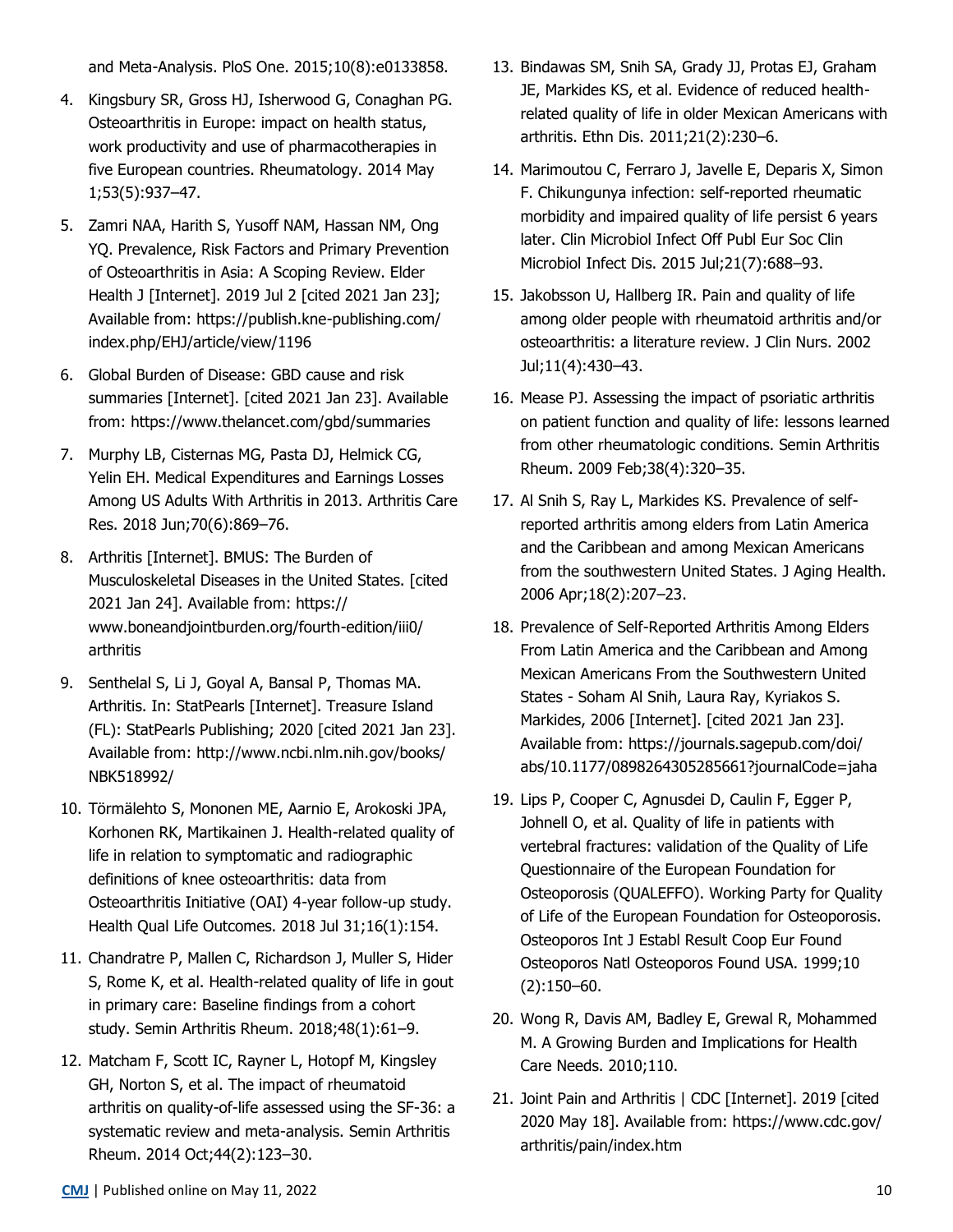- 22. Felson DT, Naimark A, Anderson J, Kazis L, Castelli W, Meenan RF. The prevalence of knee osteoarthritis in the elderly. The Framingham Osteoarthritis Study. Arthritis Rheum. 1987 Aug;30(8):914–8.
- 23. Yang D-H, Huang J-Y, Chiou J-Y, Wei JC-C. Analysis of Socioeconomic Status in the Patients with Rheumatoid Arthritis. Int J Environ Res Public Health [Internet]. 2018 Jun [cited 2021 Mar 23];15(6). Available from: https://www.ncbi.nlm.nih.gov/pmc/ articles/PMC6024906/
- 24. Reyes C, Garcia-Gil M, Elorza JM, Mendez-Boo L, Hermosilla E, Javaid MK, et al. Socio-economic status and the risk of developing hand, hip or knee osteoarthritis: a region-wide ecological study. Osteoarthritis Cartilage. 2015 Aug 1;23(8):1323–9.
- 25. van Zon SKR, Reijneveld SA, Mendes de Leon CF, Bültmann U. The impact of low education and poor health on unemployment varies by work life stage. Int J Public Health. 2017;62(9):997–1006.
- 26. Rheumatoid Arthritis Takes High Toll in Unemployment, Early Death [Internet]. https:// newsnetwork.mayoclinic.org/. [cited 2020 May 17]. Available from: https://newsnetwork.mayoclinic.org/ discussion/rheumatoid-arthritis-takes-high-toll-inunemployment-early-death/
- 27. Chia YC, Beh HC, Ng CJ, Teng CL, Hanafi NS, Choo WY, et al. Ethnic differences in the prevalence of knee pain among adults of a community in a crosssectional study. BMJ Open [Internet]. 2016 Dec 1 [cited 2020 May 11];6(12). Available from: https:// www.ncbi.nlm.nih.gov/pmc/articles/PMC5168635/
- 28. Bolen J, Schieb L, Hootman JM, Helmick CG, Theis K, Murphy LB, et al. Differences in the prevalence and severity of arthritis among racial/ethnic groups in the United States, National Health Interview Survey, 2002, 2003, and 2006. Prev Chronic Dis. 2010 May;7 (3):A64.
- 29. Bailey H, Janssen MF, La Foucade A, Kind P. EQ-5D-5L population norms and health inequalities for Trinidad and Tobago. PloS One. 2019;14 (4):e0214283.
- 30. Wan SW, He H-G, Mak A, Lahiri M, Luo N, Cheung PP, et al. Health-related quality of life and its predictors among patients with rheumatoid arthritis.

Appl Nurs Res ANR. 2016 May;30:176–83.

- 31. Veale DJ, Woolf AD, Carr AJ. Chronic musculoskeletal pain and arthritis: impact, attitudes and perceptions. Ir Med J. 2008 Aug;101(7):208–10.
- 32. Bortel WV, Dorleans F, Rosine J, Blateau A, Rousset D, Matheus S, et al. Chikungunya outbreak in the Caribbean region, December 2013 to March 2014, and the significance for Europe. Eurosurveillance. 2014 Apr 3;19(13):20759.39. van Aalst M, Nelen CM, Goorhuis A, Stijnis C, Grobusch MP. Long-term sequelae of chikungunya virus disease: A systematic review. Travel Med Infect Dis. 2017 Feb;15:8–22.
- 33. M, Nelen CM, Goorhuis A, Stijnis C, Grobusch MP. Long-term sequelae of chikungunya virus disease: A systematic review. Travel Med Infect Dis. 2017 Feb;15:8–22.
- 34. Self-Reported Arthritis Case Definition | CDC [Internet]. 2019 [cited 2020 May 11]. Available from: https://www.cdc.gov/arthritis/data\_statistics/ faqs.htm
- 35. Chassany O, Boureau F, Liard F, Bertin P, Serrie A, Ferran P, et al. Effects of training on general practitioners' management of pain in osteoarthritis: a randomized multicenter study. J Rheumatol. 2006 Sep;33(9):1827–34.
- 36. Dejaco C, Lackner A, Buttgereit F, Matteson EL, Narath M, Sprenger M. Rheumatology Workforce Planning in Western Countries: A Systematic Literature Review. Arthritis Care Res. 2016;68 (12):1874–82.
- 37. Conway R, Kavanagh R, Coughlan RJ, Carey JJ. Expanding access to rheumatology care: the rheumatology general practice toolbox. Ir Med J. 2015 Feb;108(2):48–50.
- 38. Ehlebracht-König I. [Patient education in rheumatology-an overview]. Z Rheumatol. 2003;62 (Suppl 2):II6-9.
- 39. Nolla JM, Martínez C, García-Vicuña R, Seoane-Mato D, Rosario Lozano MP, Alonso A, et al. Quality standards for rheumatology outpatient clinic. The EXTRELLA project. Reumatol Clin. 2016 Oct;12 (5):248–55.
- 40. Park Y, Chang M. Effects of rehabilitation for pain